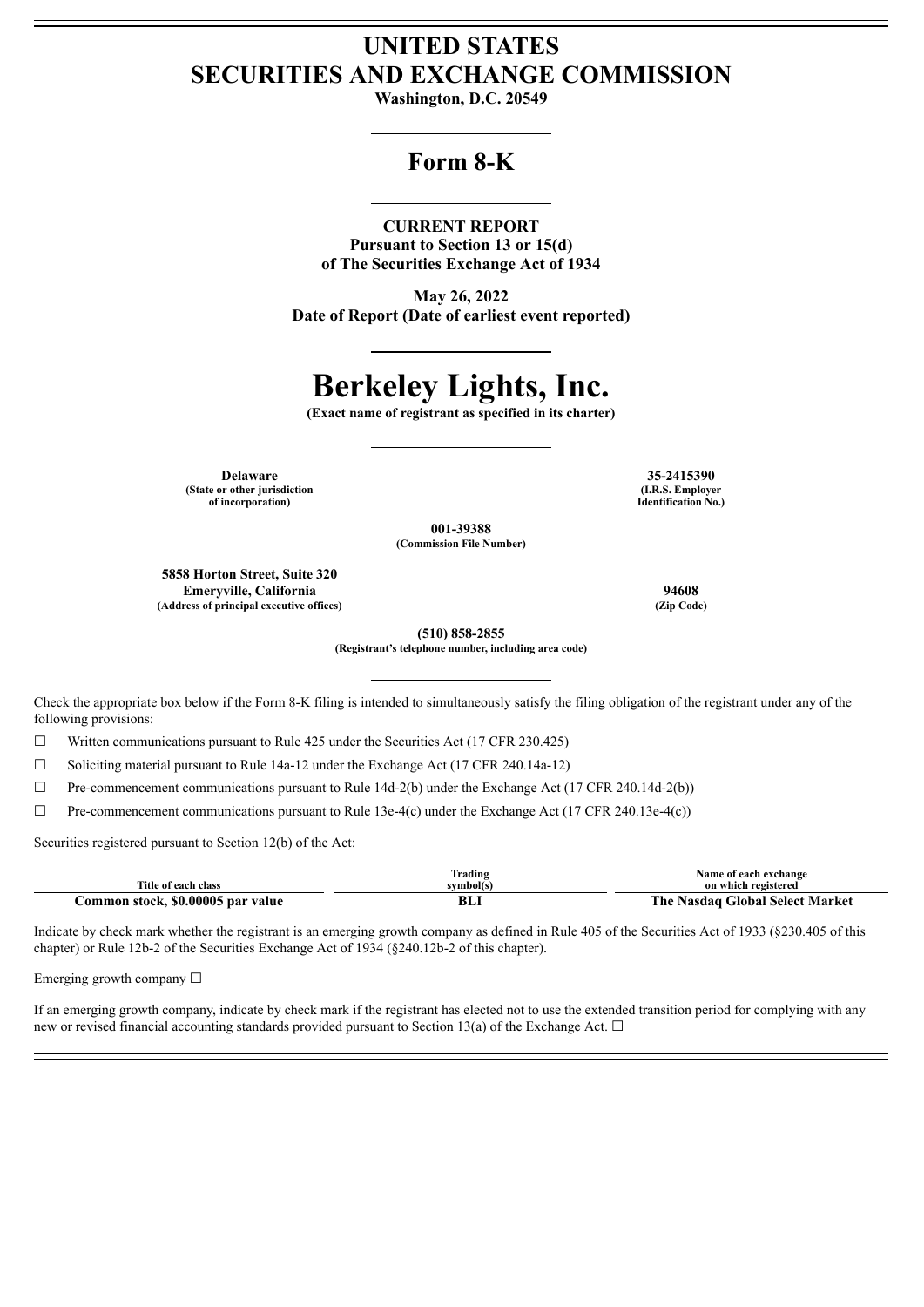#### **Item 5.07. Submission of Matters to a Vote Security Holders.**

On May 26, 2022, Berkeley Lights, Inc. (the "Company") held its 2022 annual meeting of stockholders (the "Annual Meeting") virtually via the Internet. Only stockholders of record at the close of business on March 31, 2022, the record date for the Annual Meeting, were entitled to vote at the Annual Meeting. As of the record date, 67,820,192 shares of the Company's common stock were outstanding and entitled to vote at the Annual Meeting. At the Annual Meeting, 55,388,518 shares of the Company's common stock were voted in person or by proxy for the two proposals set forth below, each of which is described in the Company's Definitive Proxy Statement on Schedule 14A filed with the U.S. Securities and Exchange Commission on April 15, 2022.

#### *Proposal No. 1 – Election of Directors*

The Company's stockholders elected the Class II director nominees below to the Company's Board of Directors (the "Board") to hold office until the 2025 Annual Meeting of Stockholders or until their successors are elected. The results of the vote were as follows:

| <b>Class II Director Nominees</b> | <b>Votes For</b> | <b>Votes Withheld</b> | <b>Broker Non-Votes</b> |
|-----------------------------------|------------------|-----------------------|-------------------------|
| Jessica Hopfield, Ph.D.           | 45.421.740       | 939.212               | 9.027.566               |
| Igor Khandros, Ph.D.              | 32.855.998       | 13.504.954            | 9.027.566               |
| Michael Moritz                    | 41.431.521       | 4.929.431             | 9,027,566               |

#### *Proposal No. 2 – Ratification of Independent Registered Public Accounting Firm*

The Company's stockholders ratified the selection, by the Audit Committee of the Board, of KPMG LLP as the independent registered public accounting firm of the Company for the fiscal year ending December 31, 2022. The results of the vote were as follows:

| Votes For | Votes<br>Against | bstentions\  | <b>Broker Non-Votes</b> |
|-----------|------------------|--------------|-------------------------|
| 729       | .743             | $\mathbf{A}$ |                         |
| 304       | JJ.1             | .046         |                         |

#### Proposal No. 3 - Advisory Vote on the Frequency of Future Advisory Votes on the Compensation of the Company's Named Executive Officers

The Company's stockholders recommended, on an advisory (non-binding) basis, every one year as the frequency of future advisory votes on the compensation of the Company's named executive officers. The results of the vote were as follows:

| One Year        | Years<br>l wo  | Three<br><b>Years</b> | Abstentions | Non-Votes<br>Broker |
|-----------------|----------------|-----------------------|-------------|---------------------|
| 98<br>182<br>46 | $\sim$<br>47 I | $\sqrt{2}$            | n m<br>01'  | $\sim$<br>.566      |